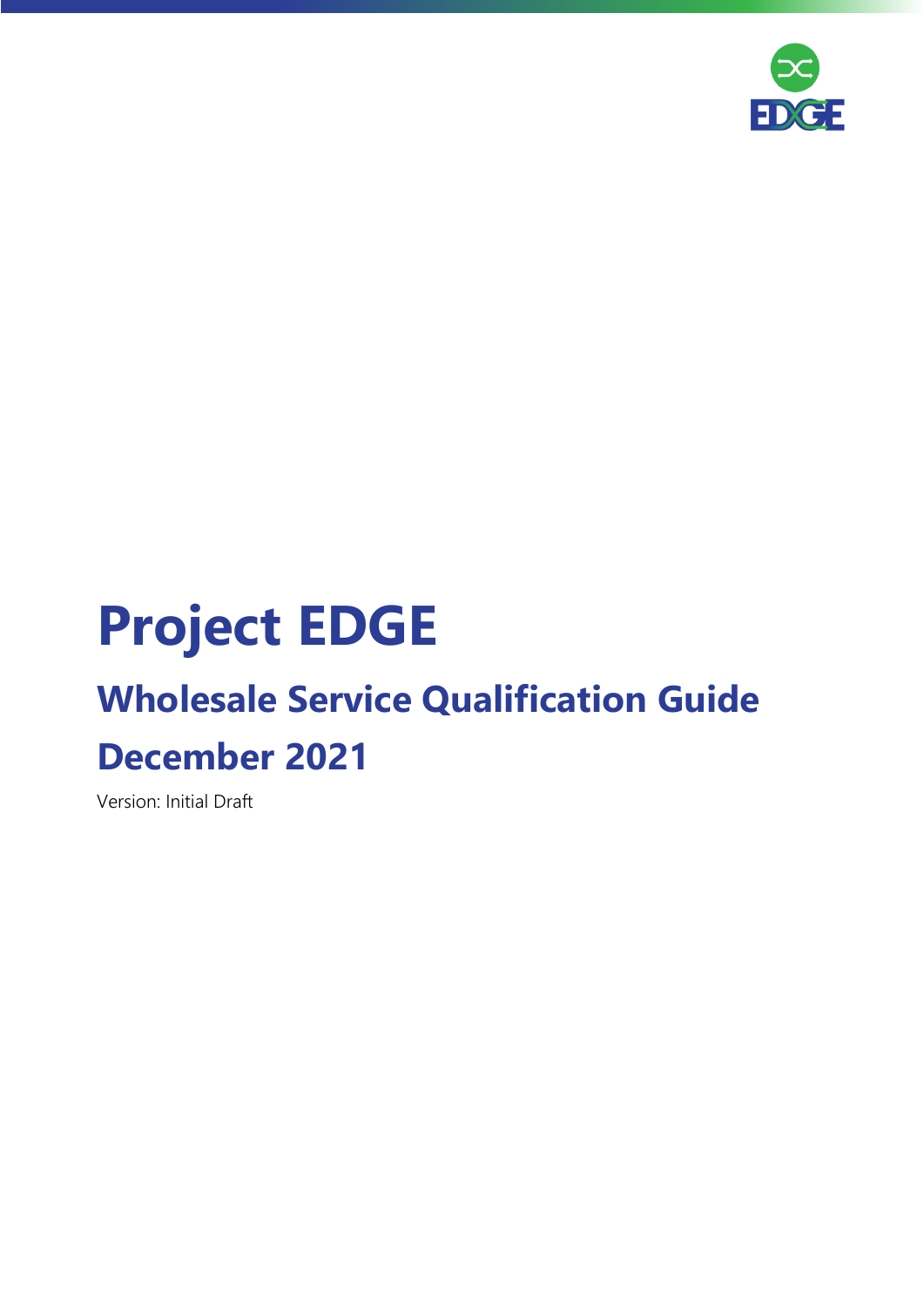# **Important notice**

#### **PURPOSE & AUDIENCE**

This document provides overview of the Wholesale Service Qualification test and data requirements to facilitate participation in the EDGE DER Marketplace operation and to deliver Wholesale Services. The Australian Energy Market Operator (AEMO) provides this information as a service targeting business and IT staff in participant organisations.

#### **NO RELIANCE OR WARRANTY**

This document does not constitute legal or business advice, and should not be relied on as a substitute for obtaining detailed advice about the National Gas or Electricity Law, the Rules or any other applicable laws, procedures or policies. While AEMO has made every effort to ensure the quality of the information in this Guide, neither AEMO, nor any of its employees, agents and consultants make any representation or warranty as to the accuracy, reliability, completeness, currency or suitability for particular purposes of that information.

#### **LIMITATION OF LIABILITY**

To the maximum extent permitted by law, AEMO and its advisers, consultants and other contributors to this Guide (or their respective associated companies, businesses, partners, directors, officers or employees) are not liable (whether by reason of negligence or otherwise) for any errors, omissions, defects or misrepresentations in this document, or for any loss or damage suffered by persons who use or rely on the information in it.

#### **TRADEMARK NOTICES**

Microsoft, Windows and SQL Server are either registered trademarks or trademarks of Microsoft Corporation in the United States and/or other countries.

Oracle and Java are registered trademarks of Oracle and/or its affiliates.

UNIX is a registered trademark of The Open Group in the US and other countries.

© 2015 Google Inc, used with permission. Google and the Google logo are registered trademarks of Google Inc.

#### **DISTRIBUTION**

Available to the public.

#### **DOCUMENT IDENTIFICATION**

Business Custodian: New Markets Services Prepared by: Project EDGE Team Last update: Thursday, 16 December 2021 3:11 PM

#### **DOCUMENTS MADE OBSOLETE**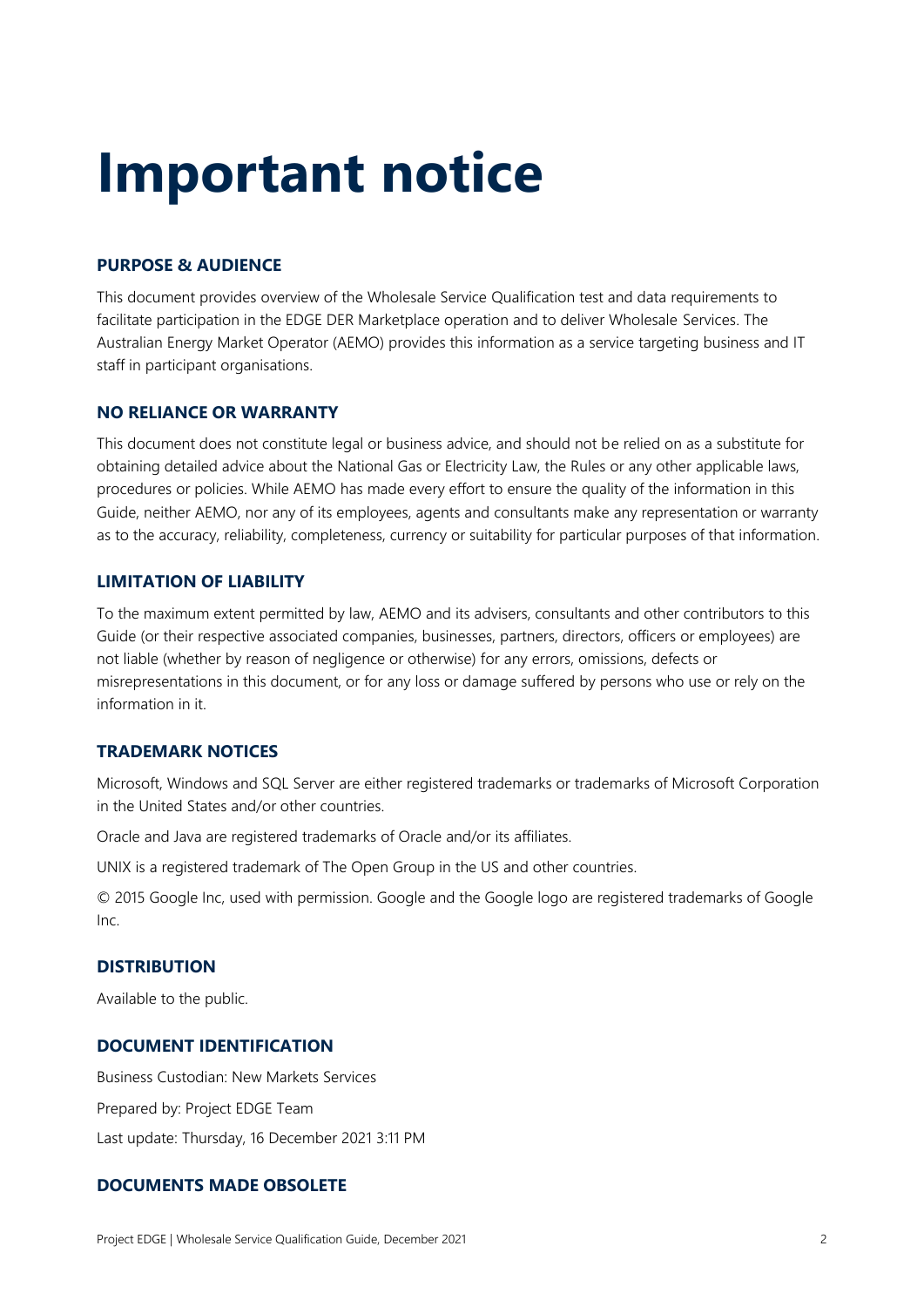No documents are made obsolete by publication of this document.

#### **FEEDBACK**

Your feedback is important and helps us improve our services and products. To suggest improvements, please contact AEMO's Support Hub. To contact AEMO's Support Hub use [Contact Us](http://aemo.com.au/Contact-us) on AEMO's website or Phone: 1300 AEMO 00 (1300 236 600) and follow the prompts.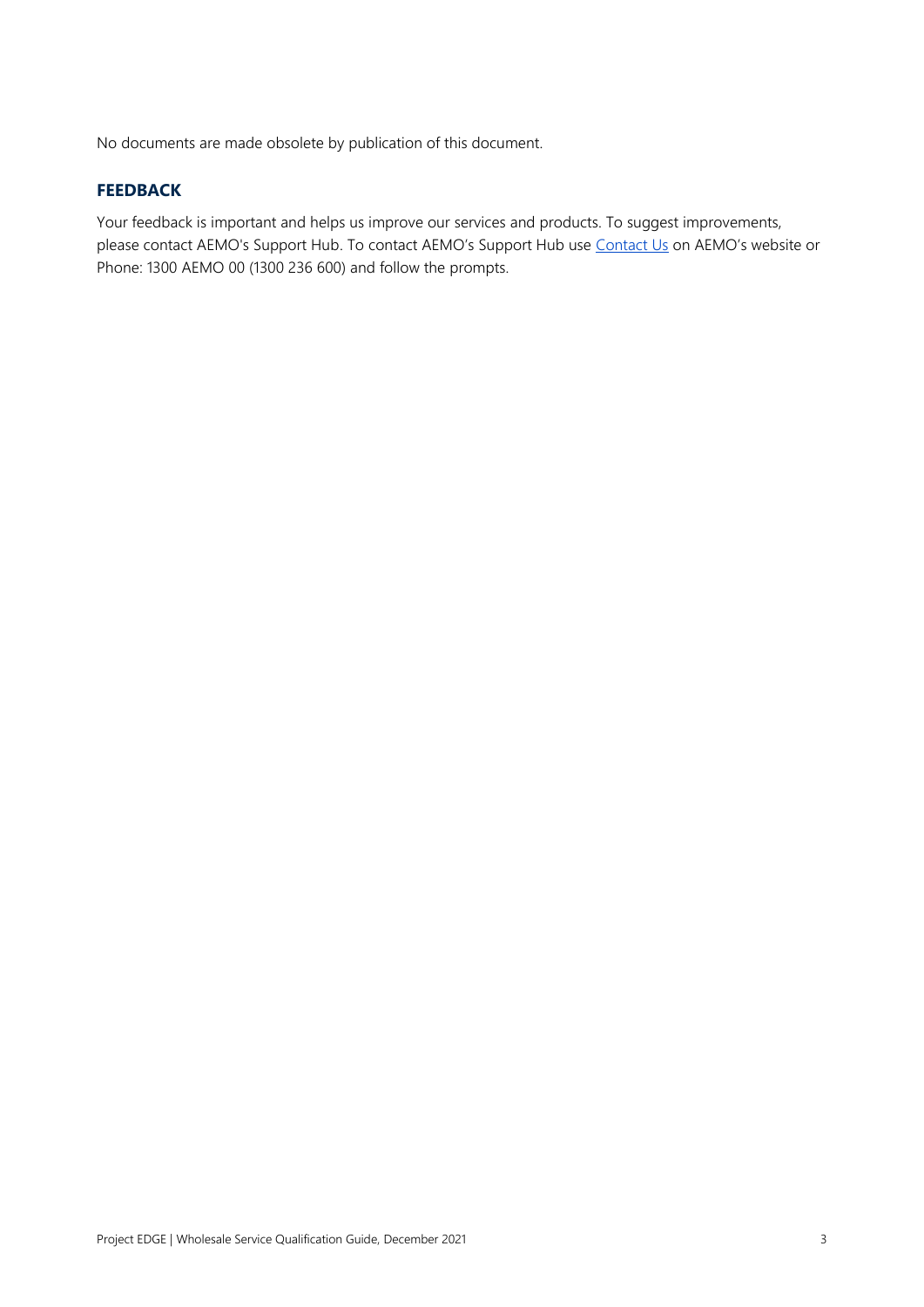## **Contents**

| 1.  | Introduction                                                            | $\boldsymbol{2}$ |
|-----|-------------------------------------------------------------------------|------------------|
| 1.1 | Purpose                                                                 | $\overline{2}$   |
| 1.2 | Audience                                                                | $\overline{2}$   |
| 1.3 | Assumed reading and context                                             | 3                |
| 2.  | <b>Raw DER Services</b>                                                 | $\mathbf{3}$     |
| 2.1 | Localised Services                                                      | $\mathsf{3}$     |
| 2.2 | <b>DER Capability</b>                                                   | 4                |
| 2.3 | Why test for Raw DER Services?                                          | 5                |
| 2.4 | Raw DER Service test Overview                                           | 6                |
| 3.  | <b>EDGE Raw DER Service Test Plan (Wholesale Service Qualification)</b> | 7                |
| 3.1 | Raw DER Service Test Plan Overview                                      | 8                |
| 3.2 | Raw DER Service Test Results                                            | 10               |
| 3.3 | Wholesale Service Qualification Test Sheet                              | 10               |

#### **VERSION RELEASE HISTORY**

| <b>Version</b> | Effective date | Summary of changes             |
|----------------|----------------|--------------------------------|
| Initial Draft  | $1$ Dec 2021   | Initial Draft for consultation |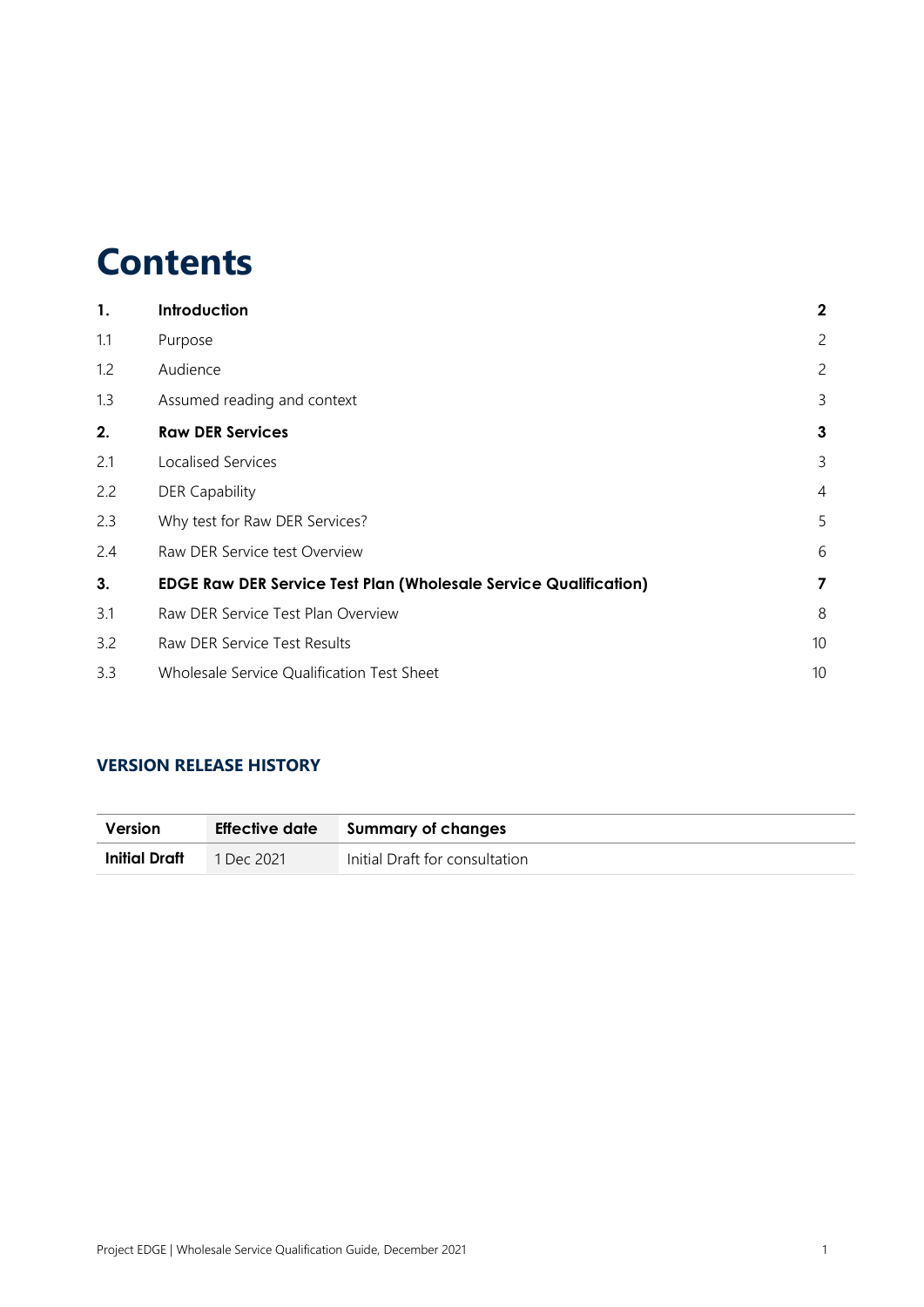# <span id="page-4-0"></span>**1. Introduction**

This Project EDGE Wholesale Service Qualification document and accompanying test sheet are published to provide prospective Aggregators and interested parties with an overview of the raw DER Services, Wholesale Service Qualification and test data requirements for participating in Project EDGE. Its contents are for the purpose of facilitating the research activities of Project EDGE and are not intended to set a precedent to be adopted within current or future market arrangements. The project intends to gather evidence to inform future market arrangements that would occur through appropriate consultation processes

### <span id="page-4-1"></span>**1.1 Purpose**

This document aims to assist intending EDGE aggregators in demonstrating the capability of their DER portfolio to deliver, measure and verify DER services. This is a prerequisite for selection to participate in Project EDGE.

This document provides descriptions of:

- DER Capability
- Definition of Raw DER Services
- Wholesale Service Qualification test and test data requirements.

The wholesale service qualification test is intended to demonstrate an aggregator's ability to verifiably deliver wholesale market Energy services. For local network support services, aggregators may be required to provide additional data and/or conduct additional tests particularly where Voltage management services are concerned. These services are currently being defined. To meet local service requirements for active power, it is anticipated that the wholesale service qualification tests can be repeated with subset of customer sites concentrated in a particular geography within the distribution network (e.g at zone substation or feeder level).

This information is provided as an overview of the requirements needed to participate in Project EDGE. Testing for capability will be required only by aggregators who are invited to register after the expression of interest phase has been completed. Aggregators invited to register are encouraged to consult and liaise with Project EDGE team as they finalise their Raw DER Service test plan, conduct these tests and gather results.

## <span id="page-4-2"></span>**1.2 Audience**

This document is intended for staff of Aggregators who are involved in product and application development.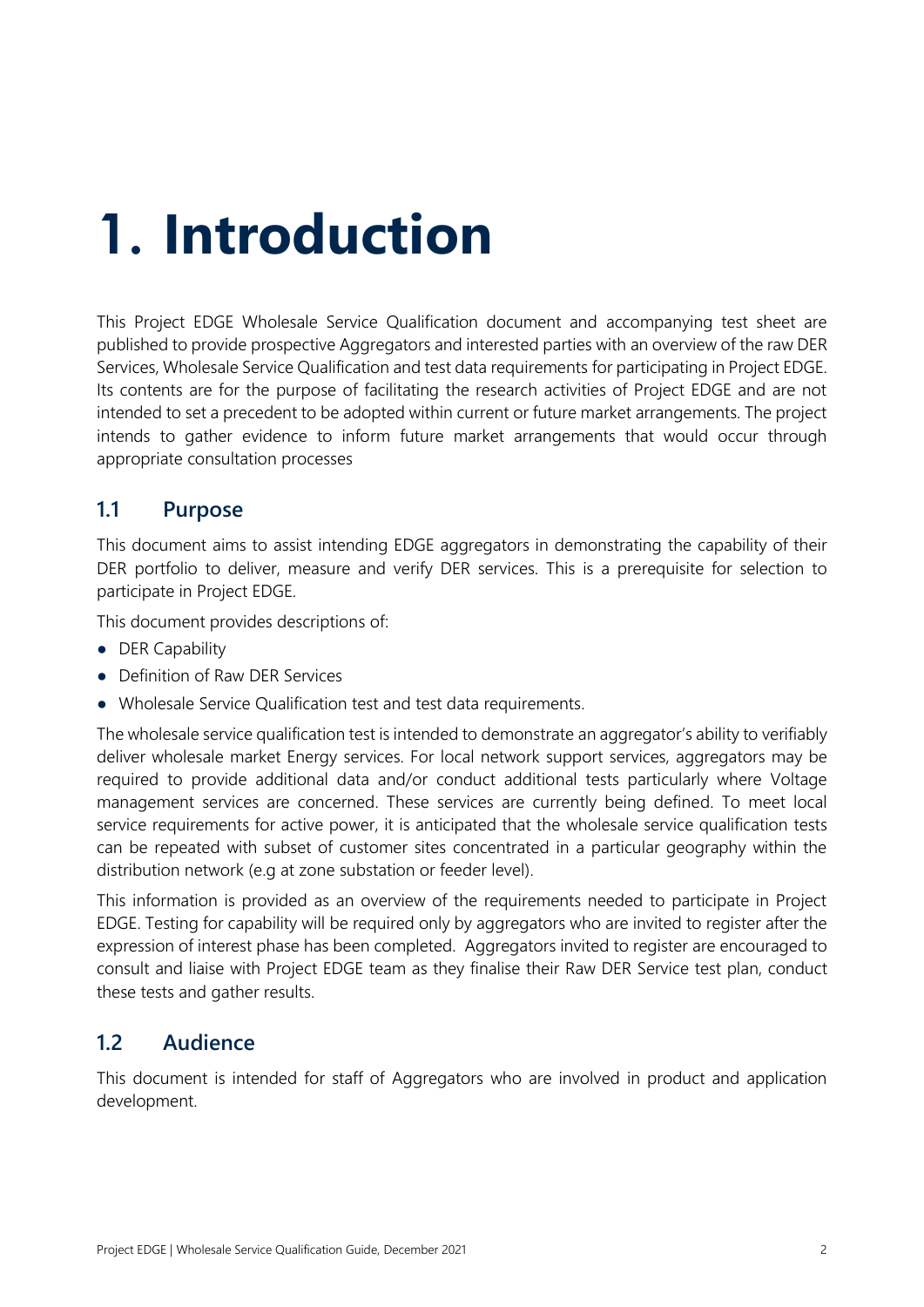## <span id="page-5-0"></span>**1.3 Assumed reading and context**

This document assumes a knowledge and awareness of the following documents that have been published by AEMO in relation to Project EDGE

- [Project EDGE Factsheet](https://aemo.com.au/-/media/files/initiatives/der/2021/edge-factsheet.pdf?la=en)
- [Project EDGE Aggregator overview](https://aemo.com.au/-/media/files/initiatives/der/2021/edge-aggregator-overview.pdf)
- [Applicant Expression of Interest form](https://aemo.com.au/-/media/files/initiatives/der/2021/edge-expression-of-interest-form.pdf)
- [Project EDGE Data Specification: Part A](https://aemo.com.au/-/media/files/initiatives/der/2021/edge-data-specs-part-a.pdf)
- [Project EDGE Data Specification: Part B](https://aemo.com.au/-/media/files/initiatives/der/2021/edge-data-specs-part-b.pdf)
- [Project EDGE DUID Telemetry Overview](https://aemo.com.au/-/media/files/initiatives/der/2021/edge-duid-telemetry-overview.pdf)
- **[Project EDGE EWF Solution introduction and information](https://aemo.com.au/-/media/files/initiatives/der/2021/edge-ew-solution-intro-and-info.pdf)**
- [Project EDGE LSE Draft Overview](https://aemo.com.au/-/media/files/initiatives/der/2021/edge-local-service-exchange-draft-overview.pdf)
- [Project EDGE Wholesale Service Qualification Guide](https://aemo.com.au/-/media/files/initiatives/der/2021/edge-wholesale-service-qualification-guide.pdf)

# <span id="page-5-1"></span>**2. Raw DER Services**

Raw DER Services in the context of Project EDGE can be grouped in to two broad categories

- **Localised Services** are the Raw DER services that are appliable and relevant within the distribution network in a geographic area as defined by DNSP
- **System Services** are the Raw DER services for whole of system services/at Transmission level such as those traded in the wholesale energy market.

## <span id="page-5-2"></span>**2.1 Localised Services**

| <b>Raw</b> DER Service Name | <b>Raw</b> DER Service Definition                                                                                           | Lead Time               |
|-----------------------------|-----------------------------------------------------------------------------------------------------------------------------|-------------------------|
| <b>Boost</b>                | Generation increase or reduction<br>of load to enable real power<br>benefits; for example, to reduce<br>undervoltage issues | Instant                 |
| <b>Buck</b>                 | Generation decrease or increase<br>of load to enable real power<br>benefits; for example, to reduce<br>overvoltage issues   | Instant                 |
| <b>Build</b>                | Using reactive power to make<br>dynamic adjustments to alleviate<br>forecasted excursion of voltage<br>limits.              | $Fast - within 10 mins$ |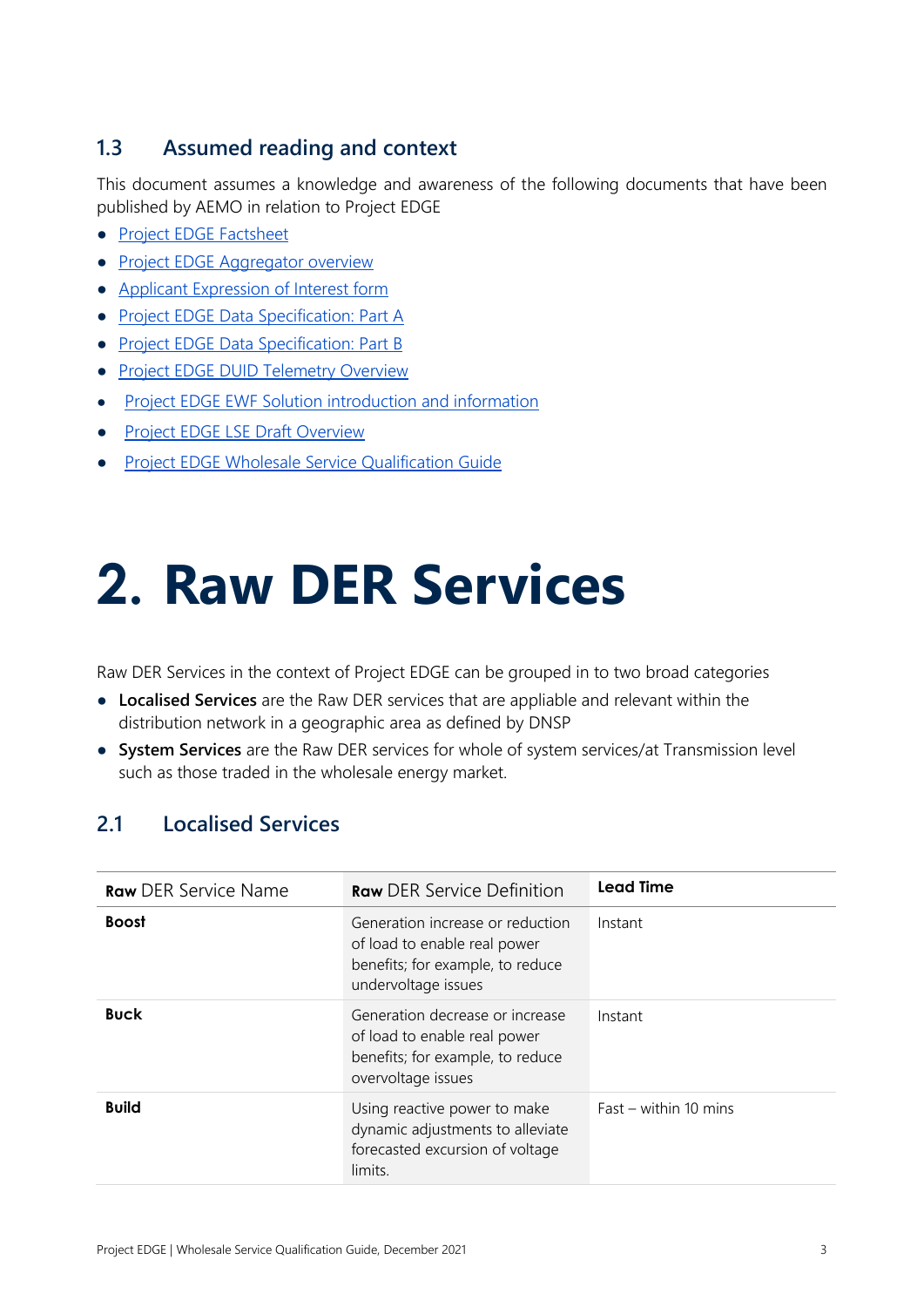| <b>Raw DER Service Name</b> | <b>Raw</b> DER Service Definition                                                                                                                             | Lead Time             |
|-----------------------------|---------------------------------------------------------------------------------------------------------------------------------------------------------------|-----------------------|
| <b>Bridge</b>               | Using reactive power to make<br>dynamic adjustments to alleviate<br>forecasted excursion of voltage or<br>capacity limits as a substitution of<br>real power. | Fast – within 10 mins |
| <b>Balance</b>              | Shifting of real power from one<br>part of the network to another; for<br>example, load balancing across<br>phases.                                           | Fast – within 10 mins |

## <span id="page-6-0"></span>**2.2 DER Capability**

DER assets within the aggregator portfolio must have one or more the below capabilities to deliver Raw DER Services.

| <b>DER Capability</b>     | <b>Definition</b>                                                                                                                                                                        | Outcome                                |
|---------------------------|------------------------------------------------------------------------------------------------------------------------------------------------------------------------------------------|----------------------------------------|
| <b>Turn Off</b>           | Ability to 'Turn Off' the DER<br>device remotely i.e. remove the<br>generation or consumption from<br>the DER Asset                                                                      | Generation/Load Reduction              |
| <b>Turn On</b>            | Ability to 'Turn On' the DER<br>device remotely i.e. create/ start<br>the generation or consumption<br>from the DER Asset                                                                | Generation/Load Increase               |
| <b>Ramp Up</b>            | Ability to increase the generation<br>or consumption from the DER<br>Asset remotely thereby increasing<br>the 'net' generation from<br>portfolio or 'net' load consumed<br>by portfolio. | Adjust or increase Generation/<br>Load |
| <b>Ramp Down</b>          | Ability to decrease the generation<br>or consumption from the DER<br>Asset remotely thereby reducing<br>the 'net' generation from<br>portfolio or 'net' load consumed<br>by portfolio.   | Adjust or decrease Generation/<br>Load |
| <b>Power Quality Mode</b> | Ability to source or absorb 'Vars'<br>from DER assets remotely                                                                                                                           | Change in 'Vars'                       |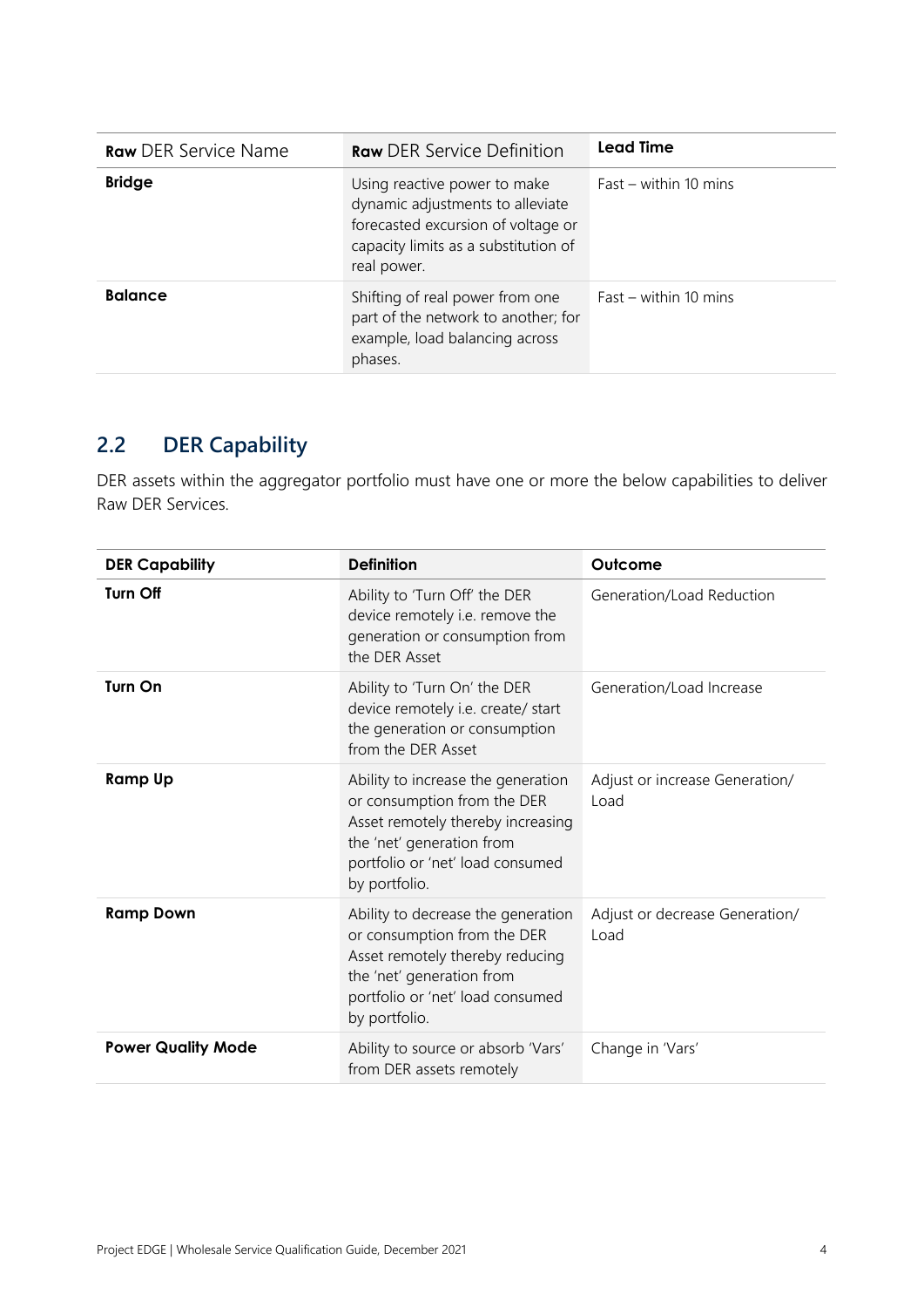### **2.2.1 DER Capability & Raw DER Services**

Based on the DER capability or the minimum asset dispatch capability (load and/or generation) the asset can provide one or more Raw DER Service(s). The table below represents the mapping between DER Capabilities and Raw DER Service.

| <b>Raw DER Service</b> | <b>Required DER Capability</b>                                                                  | Service Lead Time       |
|------------------------|-------------------------------------------------------------------------------------------------|-------------------------|
| <b>Boost</b>           | Turn Off,<br>$\bullet$<br>Ramp Down<br>$\bullet$                                                | Instant                 |
| <b>Buck</b>            | Turn On,<br>$\bullet$<br>Ramp Up<br>$\bullet$                                                   | Instant                 |
| <b>Build</b>           | Power Quality<br>$\bullet$                                                                      | $Fast - within 10 mins$ |
| <b>Bridge</b>          | Power Quality<br>$\bullet$                                                                      | $Fast - within 10 mins$ |
| <b>Balance</b>         | Power Quality<br>$\bullet$<br>Turn Off/ Ramp Down<br>$\bullet$<br>Turn On/ Ramp Up<br>$\bullet$ | $Fast - within 10 mins$ |

### **2.2.2 Example of Appliances providing the Raw DER Services**



## <span id="page-7-0"></span>**2.3 Why test for Raw DER Services?**

Raw DER Service response is critically important to qualifying the DER assets and aggregator portfolio to:

- Provide clean assessment of Aggregator-controlled response separate or distinct from risk of native generation or load interference
	- To demonstrate actual capability to control aggregation of assets
	- To demonstrate capability to sustain a response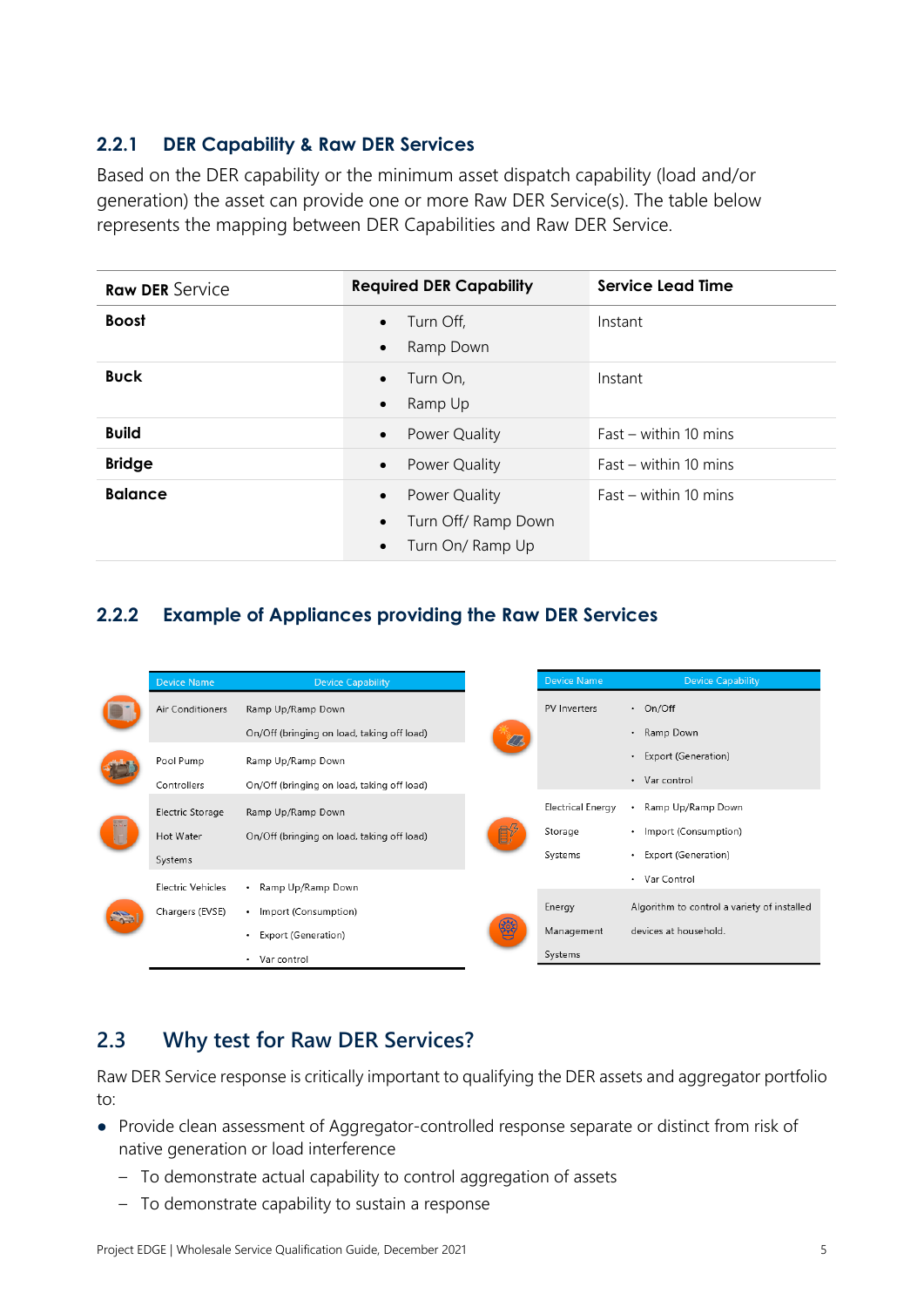- To demonstrate the step change and identify how that step change is achieved.
- Assess what monitoring is required to perform measurement and verification and refine the data requirements (i.e. what data needs to be captured)
- Assess a response has actually been delivered.
- Assess what quantum of load/generation (number of assets, volume of customer sites, total quantity, concentration of assets) is required to be under control to deliver a service
- Assess what quantum is required at different system levels to achieve the desired service outcome at each level.

### <span id="page-8-0"></span>**2.4 Raw DER Service test Overview**

Raw DER service test or Wholesale Service Qualification test is a confirmatory test and not a test to pass or fail; this test is performed to understand, assess and confirm the speed of response and determine allowable tolerance for DER assets.

As these tests highlight the speed of the response and provide details on tolerances; we can determine how close the individual appliances or aggregation of appliances can meet the dispatch target.

#### **2.4.1 Test Measurement flow**

Testing of the Raw DER Service will be done on:

- Individual Appliance(s) and measuring the response of each appliance type (i.e. measure the actual physical response at device level)
- Aggregation of all controllable devices at a site *(*i.e. measure the response at the common measurement point at the site)
- Net at site (i.e. measure the response at the connection point at the site)
- Multiple sites within the portfolio (i.e. measure aggregated response of group of sites/group of devices across sites to demonstrate response and shift in network state)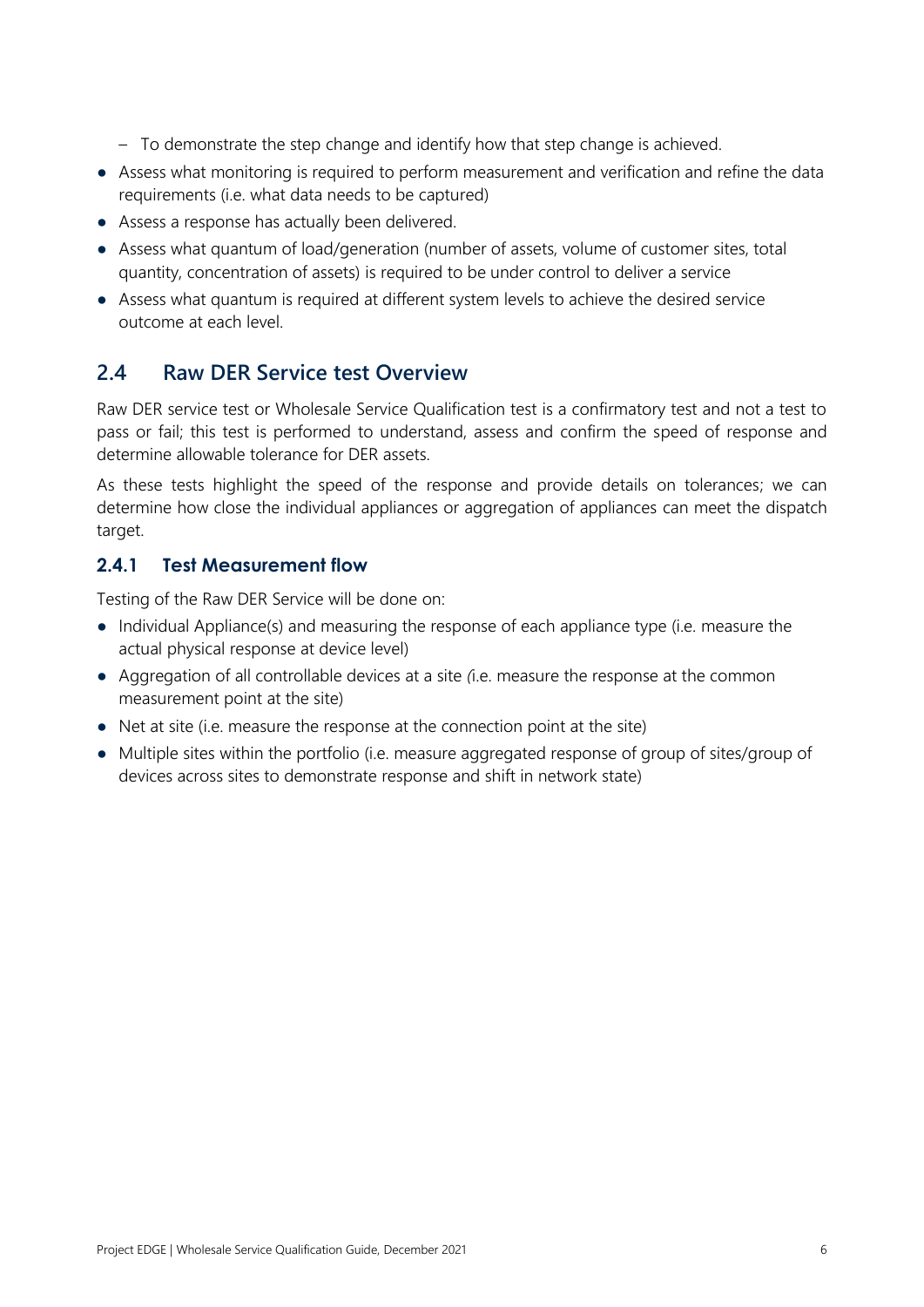

#### **2.4.2 Roles and Responsibility**

- Aggregator is responsible for:
	- Sharing the test plan with AEMO
	- Test each of the appliance type and their ability to provide Raw DER services
	- To conduct/ perform the test and capture test results
	- Share test results with the AEMO and DNSP
	- Provide test parameters including the target kW or kVar for each test

# <span id="page-9-0"></span>**3. EDGE Raw DER Service Test Plan (Wholesale Service Qualification)**

This section provides step by step guidance on how to conduct Raw DER Service test and how to capture the test results. Raw DER Service test plan is also referred as Wholesale Service Qualification.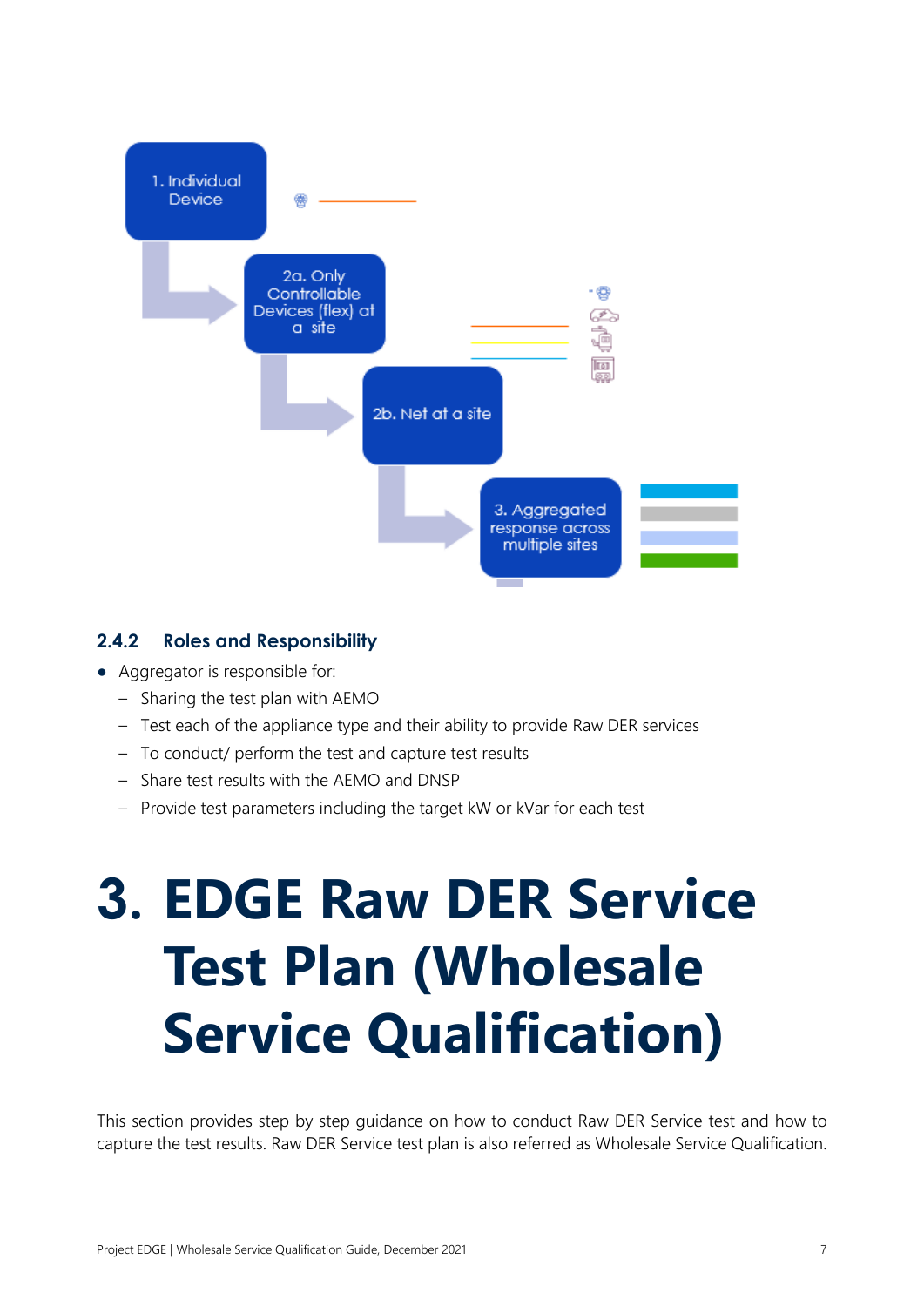## <span id="page-10-0"></span>**3.1 Raw DER Service Test Plan Overview**



| <b>Step</b> | Task                                                                                                                                                                                                                                                                                                                                                                                                                                                                                                                                                                                                                                                                                 | Actor            |
|-------------|--------------------------------------------------------------------------------------------------------------------------------------------------------------------------------------------------------------------------------------------------------------------------------------------------------------------------------------------------------------------------------------------------------------------------------------------------------------------------------------------------------------------------------------------------------------------------------------------------------------------------------------------------------------------------------------|------------------|
| Step 1      | Aggregator to demonstrate DER<br>Asset capability (i.e. confirm the<br>devices are capable of receiving<br>and responding to the instructions<br>from Aggregator)                                                                                                                                                                                                                                                                                                                                                                                                                                                                                                                    | Aggregator       |
| Step 2      | Determine the DER Asset types<br>(devices) to be included in the Raw<br><b>DER Service test</b>                                                                                                                                                                                                                                                                                                                                                                                                                                                                                                                                                                                      | Aggregator, AEMO |
| Step 3      | Aggregator to determine in<br>consultation with AEMO for each<br>service type:<br>Dispatch target<br>$\bullet$<br>Lead time (for activation of<br>$\bullet$<br>service)<br>Service duration<br>Aggregator will measure the device<br>response in terms of time and<br>volume<br>against above targets<br>Time<br>Speed of response<br>Duration of response<br>Volume<br>Change (Step up or step<br>down)<br>Tolerance<br>Test results shall be captured in the<br>format described in the 'Wholesale<br>Service Qualification Test Sheet'.<br>Aggregator shall provide the test<br>results in defined format with<br>AEMO. See Section 3.2 Raw DER<br>Service Test Results below for | Aggregator, AEMO |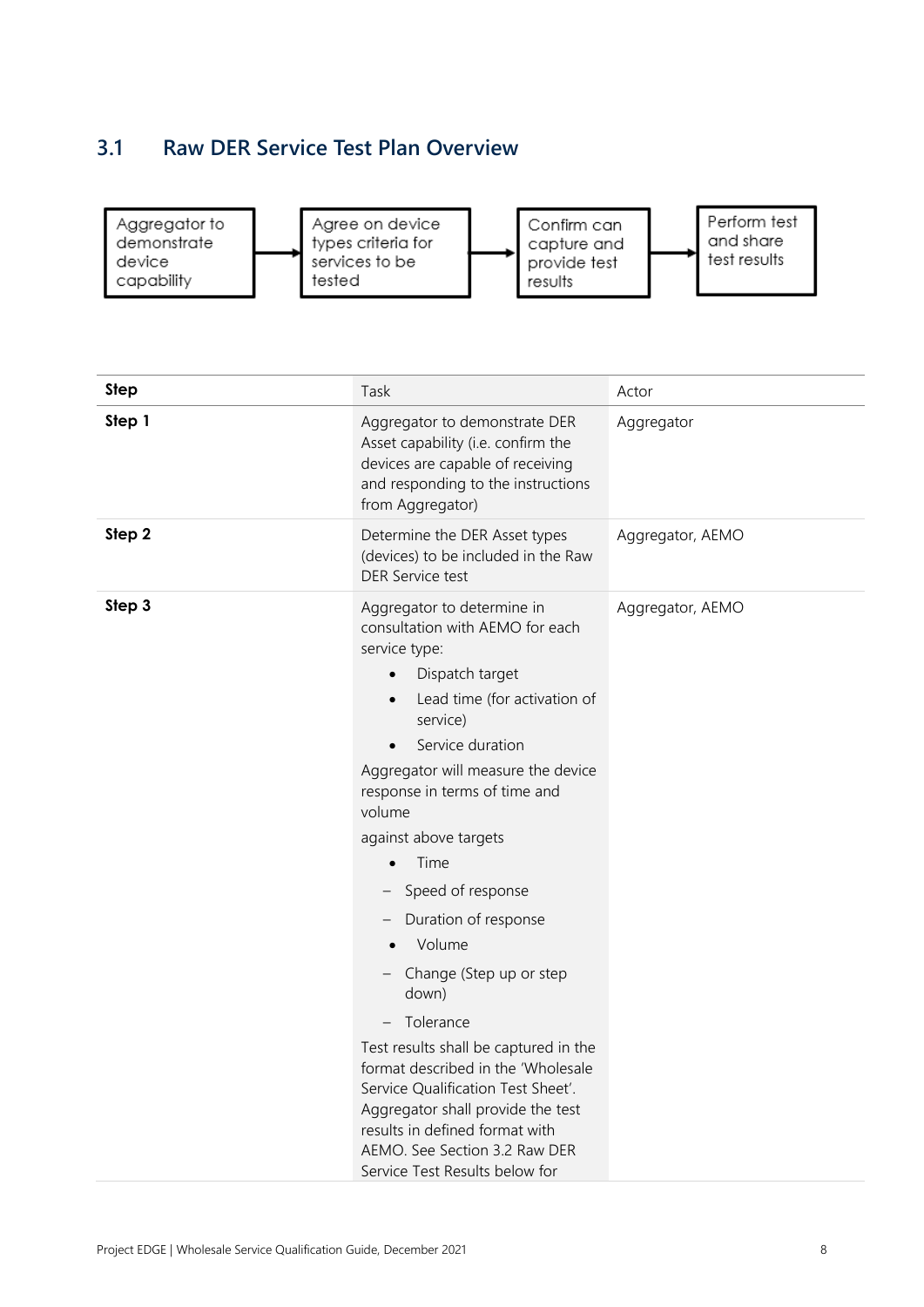| <b>Step</b> | Task                                                                                                                                                                                                                                                                                                 | Actor      |
|-------------|------------------------------------------------------------------------------------------------------------------------------------------------------------------------------------------------------------------------------------------------------------------------------------------------------|------------|
|             | additional details on test results/<br>data.                                                                                                                                                                                                                                                         |            |
| Step 4      | Individual device or appliance type<br>test: Aggregator to perform test at<br>an individual device level or an<br>appliance type and capture test<br>results in the test sheet.                                                                                                                      | Aggregator |
| Step 5a     | All controllable devices at a site:<br>Aggregator to perform the test and<br>measure the response of all the<br>devices/ appliances (as an<br>aggregate value) at a site<br>(household) for controllable assets<br>only. The results shall be captured<br>in the test sheet and provided to<br>AEMO. | Aggregator |
| Step 5b     | Net at a site: Aggregator to<br>perform the test and measure the<br>response of all the devices/<br>appliances including controllable<br>and non-controllable (as an<br>aggregate value) at a site. The<br>results are captured in the test<br>sheet and provided to AEMO                            | Aggregator |
| Step 5c     | Across multiple sites: Aggregator to<br>perform the test and measure the<br>response across (as aggregate<br>value) across multiple sites. The<br>results are captured in the test<br>sheet and provided to AEMO.                                                                                    | Aggregator |
| Step 6      | Perform the test across multiple<br>sites; and capture and gather test<br>results/data or evidence at an<br>aggregated level for all controllable<br>devices. This will also assist in<br>determining the number of DER<br>assets required to deliver a service                                      | Aggregator |
| Step 7      | Provide test results/data or<br>evidence to AEMO via email to<br>EDGE@aemo.com.au in the format<br>provided in 'Wholesale Service<br>Qualification Test Sheet'                                                                                                                                       | Aggregator |